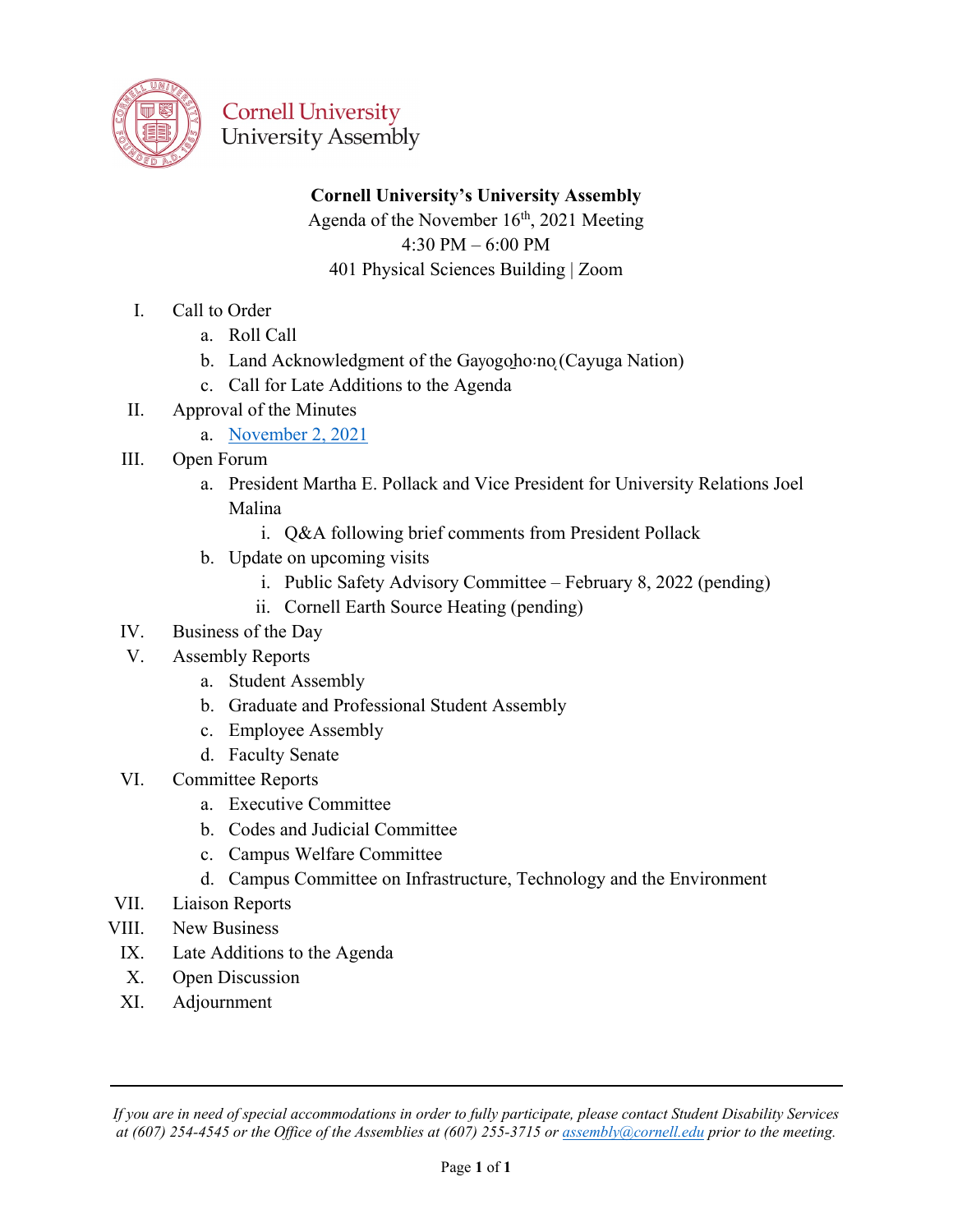

#### **Cornell University Assembly**

Minutes of the November 2nd, 2021 Meeting 4:30 PM – 6 PM 401 Physical Science Building and Zoom

- I. Call to Order
	- a. B. Fortenberry called called the meeting to order at 4:31pm.
	- b. *Members Present:* I. Akisoglu, V. Aymer, M. Benda, R. Bensel, D. Cady, N. Danev, E. DeRosa, J. Feit, B. Fortenberry, T. Fox, P. Hanley, D. Hiner, C. Levine, M. Louis, A. Ononye, J. Withers
	- c. *Members Absent:*, D. Howell, J. Richards, S. Tanis
	- d. *Also Present:* D. Honan, R. Malina, W. Treat.
- II. Land Acknowledgment of the Gayogolono (Cayuga Nation)
- III. Late Additions
	- a. There were no late additions to the agenda.
- IV. Approval of the Minutes (October 19, 2021)
	- a. T. Fox motioned to approve the minutes.
		- i. E. DeRose seconded the motion.
		- ii. The motion was **passed** with unanimous consent.
- V. Open Forum
	- a. CUPD Chief Honan
		- i. D. Honan gave a presentation and answered questions posed by E. DeRosa, R. Bensel, I. Akisoglu, D. Cady, T. Fox, and J. Feit.
	- b. President Pollack and Vice President visit to the University Assembly 11/16/21
		- i. Qualtrics survey for question submitting forthcoming deadline for submission is deadline 11/8/21
			- 1. B. Fortenberry stated that a survey will be sent out after the meeting and would collect their questions for President Pollack.
	- c. Meeting and Membership Attendance Policy Reminder
		- i. B. Fortenberry and J. Feit asked the member to be mindful of this policy and reminded the body this would apply to their committees as well.
- VI. Business of the Day
	- a. Resolution #2: Calling on Cornell University to Appropriately Recognize and Honor Veteran's Day
		- i. Discussion ensued by A. Ononye, N. Danev, J. Feit, E. DeRosa, P. Hanley, D. Cady, J. Withers, and R. Malina.
	- b. N. Danev proposed the amend line 5 to read "This resolution calls on University Administration to establish Veterans Day as a University-holiday where courses are canceled and University affiliates are not required to work." and lines 47-49 to read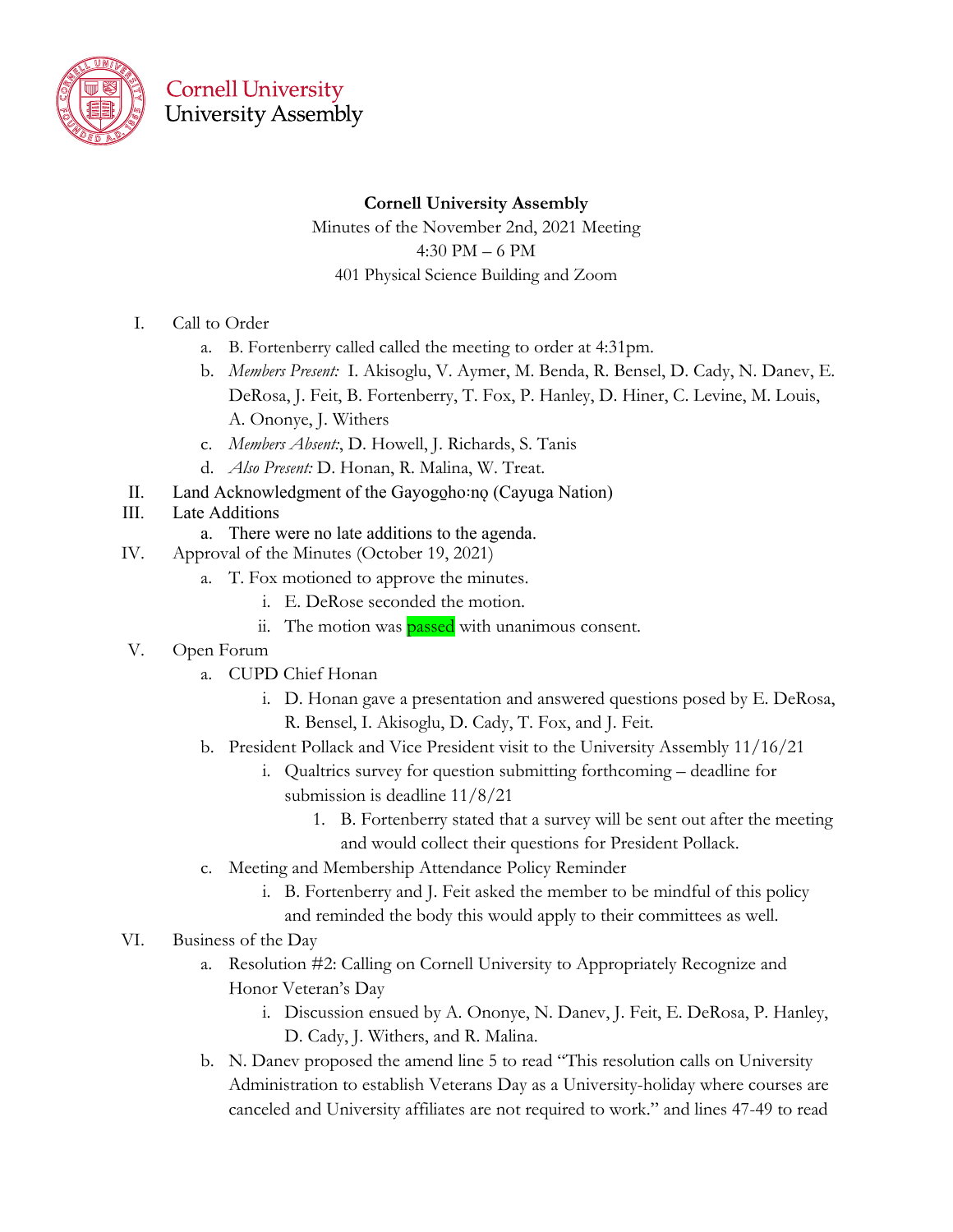

"Be it finally resolved, the Cornell University Administration will cancel both course attendance and required work for University affiliates each academic year on November 11th, the date of the nationally recognized holiday."

- i. D. Cady seconded the amendment.
- ii. Discussion ensued by J. Feit, N. Danev, A. Ononye, J. Withers, D. Cady, E. DeRosa, and P. Hanley.
- iii. A. Ononye motioned to vote on the resolution.
	- 1. P. Hanley seconded the motion.
	- 2. The motion  $_{\text{passed}}$  10-4-2
- c. N. Danev motioned to vote on the resolution.
	- i. D. Cady seconded the motion.
	- ii. The resolution **passed** with 8-6-2
	- iii. J. Feit motioned to reconsider the vote.
		- 1. R. Bensel seconded the motion.
		- 2. Discussion ensued by N. Danev, V. Aymer, and J. Feit.
		- 3. R. Bensel motioned to reconsider.
			- a. J. Withers seconded.
			- b. Discussion ensued by D. Cady and J. Withers.
			- c. The motion **failed** with 7-8-1
- d. I. Akisoglu motioned to extend the meeting by ten minutes.
	- i. J. Feit seconded the motion.
	- ii. The motion **passed** with unanimous consent.
- VII. Assembly Reports
	- a. Student Assembly
		- i. A. Ononye did not share in the interest of time.
	- b. Graduate and Professional Student Assembly
		- i. P. Hanley stated they passed a resolution on paperless agendas, approved a budget, reviewed character amendments on extending the deadline for the current by-line funding cycle, and created a mechanism to fill vacancies.
	- c. Employee Assembly
		- i. J. Withers stated that they concluded elections and they have 5 new members.
	- d. Faculty Senate
		- i. E. DeRosa stated they will be considering a resolution on increasing transparency for the tenure process. They will also be considering a resolution called "Global Hugs" coming from the Vice Provos for International Affairs. Additionally, President Pollock will also be visiting during their next meeting.